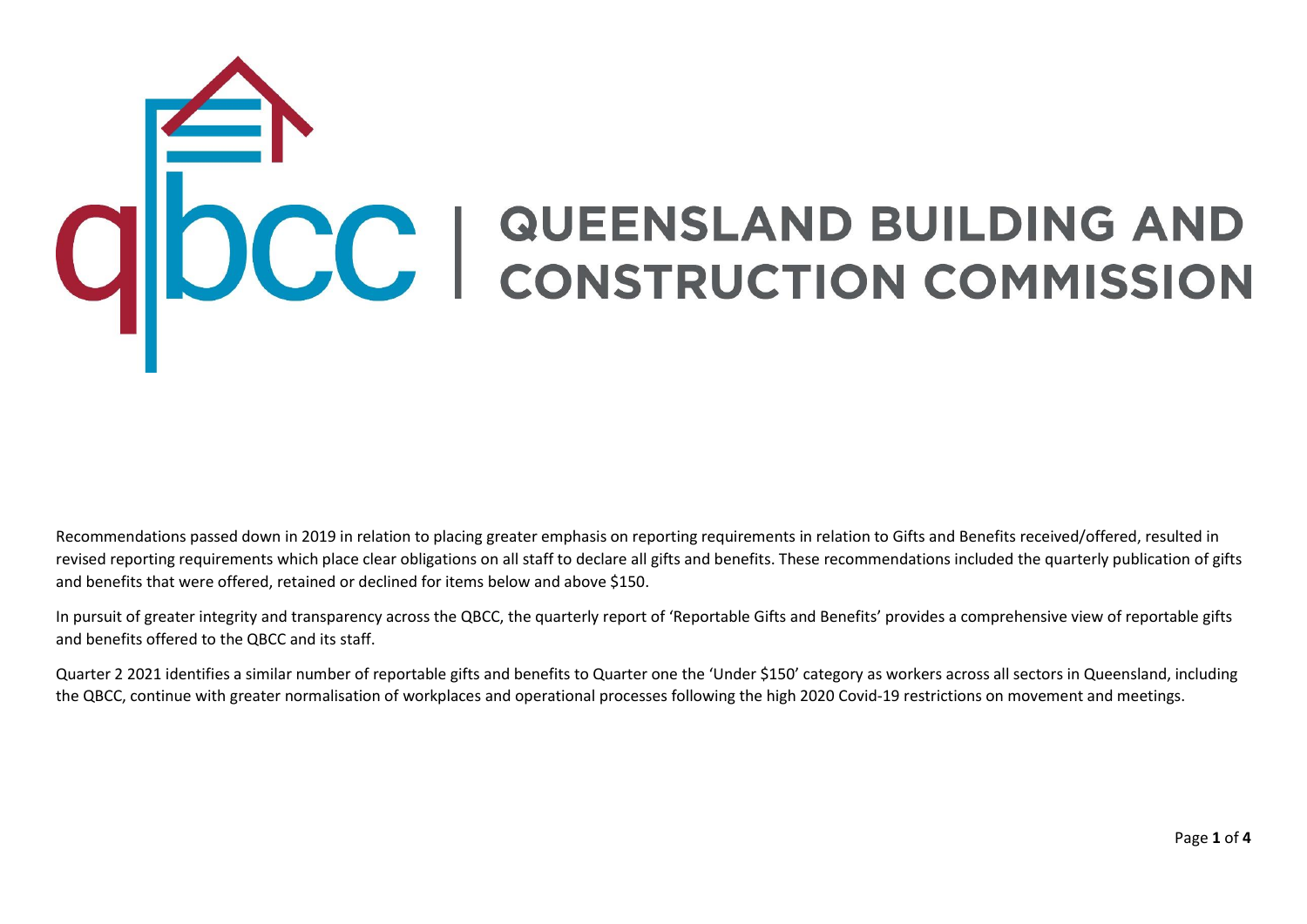## **Reportable Gifts and Benefits Register – Under \$150**

Quarter 2: 1 April 2021 – 30 June 2021

| Date given<br>or received | <b>Description of donation, gift</b><br>or benefit                                      | <b>Retail</b><br><b>Value</b> | Name of<br>gifter/donor                            | Name of<br>recipient       | <b>Gift received was:</b><br>a) Retained by employee<br>b) Retained by agency<br>c) Declined by employee<br>d) Declined by agency | <b>Reason for accepting,</b><br>giving or declining<br>gift            | Name of<br>accountable<br>officer |
|---------------------------|-----------------------------------------------------------------------------------------|-------------------------------|----------------------------------------------------|----------------------------|-----------------------------------------------------------------------------------------------------------------------------------|------------------------------------------------------------------------|-----------------------------------|
| 13/04/2021                | Box of Lindt Lindor<br>chocolates                                                       | \$20                          | <b>Simon Barton</b><br>(licensee)                  | Cheri Brown                | Retained by employee                                                                                                              | Courtesy                                                               | David Garland                     |
| 14/04/2021                | Coffee                                                                                  | \$4.50                        | <b>Ross Williams</b><br>(HWL Ebsworth<br>Lawyers)  | <b>Brett Bassett</b>       | Retained by employee                                                                                                              | Courtesy                                                               | David Garland                     |
| 28/05/2021                | Attendance at HIA Sunshine<br>Coast Women in<br>Construction lunch                      | \$98                          | <b>HIA Sunshine</b><br>Coast                       | Dani Benstead              | Retained by employee                                                                                                              | Professional<br>development and<br>industry engagement                 | David Garland                     |
| 13/05/2021                | Attendance at MPAQ Small<br><b>Business Lunch for Women</b><br><b>Plumbing Alliance</b> | \$100                         | Master<br>Plumbers<br>Association of<br>Queensland | Elizabeth<br>Palmer-Bright | Retained by employee                                                                                                              | Professional<br>development and<br>industry engagement                 | David Garland                     |
| 13/05/2021                | Attendance at MPAQ Small<br><b>Business Lunch for Women</b><br><b>Plumbing Alliance</b> | \$100                         | Master<br>Plumbers<br>Association of<br>Queensland | Hannah Fox                 | Retained by employee                                                                                                              | Professional<br>development and<br>industry engagement                 | <b>David Garland</b>              |
| 17/05/2021                | Attendance at QUT<br>Leadership Luncheon                                                | \$120                         | Sharp & Carter                                     | <b>Brett Bassett</b>       | Retained by employee                                                                                                              | Continuing positive<br>stakeholder<br>engagements                      | David Garland                     |
| 17/06/2021                | Attendance at corporate<br>lunch at the Media Club                                      | \$135                         | Dial Before You<br><b>Dig</b>                      | <b>Stacey Ozolins</b>      | Retained by employee                                                                                                              | Continuing strong<br>positive<br>industry/stakeholder<br>relationships | David Garland                     |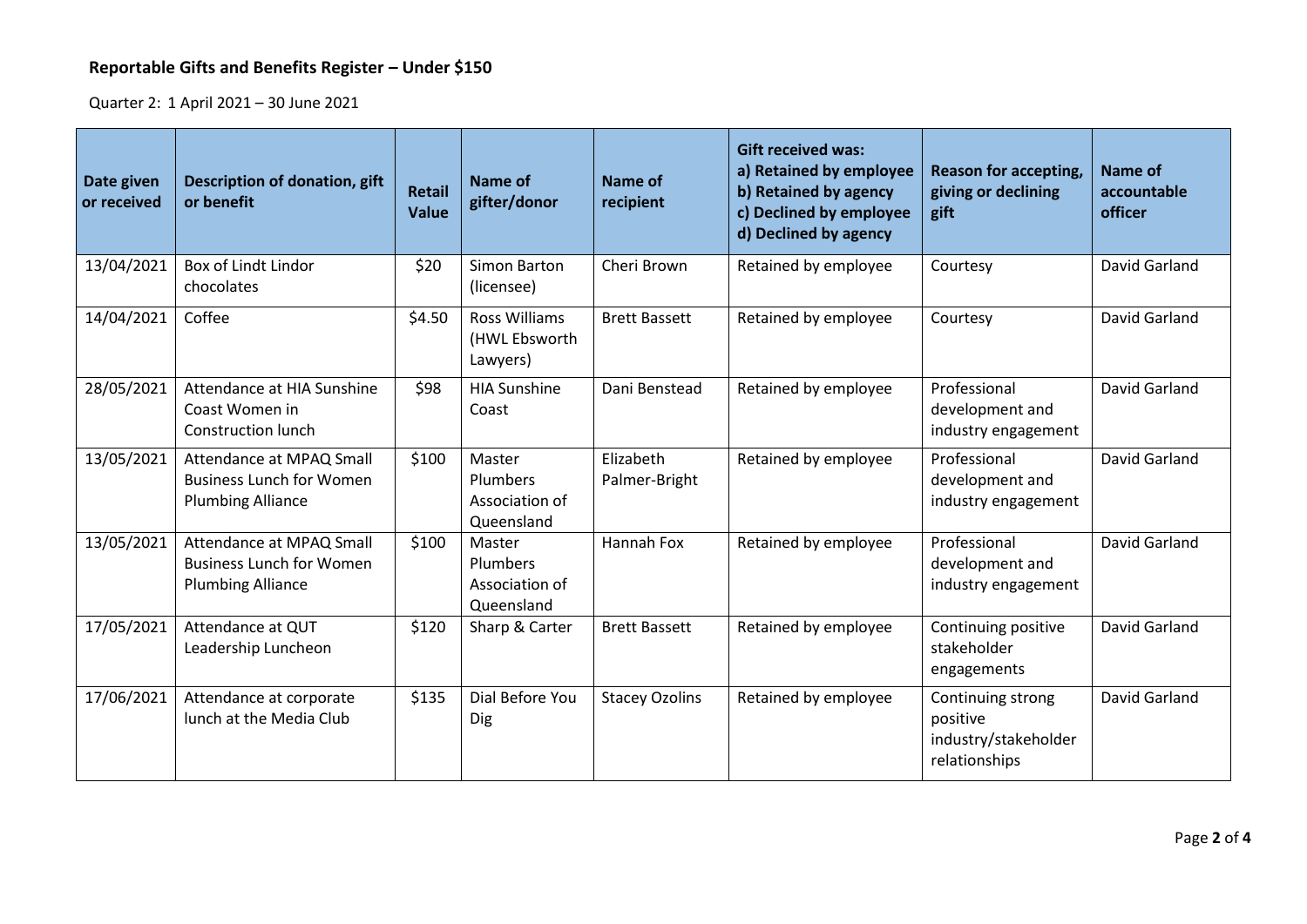| 23/05/2021 | Bottle of wine and bottle of                        | \$25    | Chinese Building                                           | <b>Brett Bassett</b> | Retained by employee | Positive stakeholder                         | David Garland |
|------------|-----------------------------------------------------|---------|------------------------------------------------------------|----------------------|----------------------|----------------------------------------------|---------------|
|            | windex                                              |         | <b>Industry Group</b>                                      |                      |                      | engagement                                   |               |
| 20/05/2021 | Book - Character and<br>Circumstances by K.T. Cohen | \$18.50 | Mitch Connell,<br>Director, Aegis<br><b>Property Group</b> | <b>Brett Bassett</b> | Retained by employee | Continuing good<br>stakeholder<br>engagement | David Garland |

## **Reportable Gifts and Benefits Register – Over \$150**

Quarter 2: 1 April 2021 – 30 June 2021

| Date given<br>or received | <b>Description of donation, gift</b><br>or benefit                                                                   | <b>Retail</b><br><b>Value</b> | Name of<br>gifter/donor                      | Name of<br>recipient   | <b>Gift received was:</b><br>a) Retained by employee<br>b) Retained by agency<br>c) Declined by employee<br>d) Declined by agency | <b>Reason for accepting,</b><br>giving or declining<br>gift                     | Name of<br>accountable<br>officer                                        |
|---------------------------|----------------------------------------------------------------------------------------------------------------------|-------------------------------|----------------------------------------------|------------------------|-----------------------------------------------------------------------------------------------------------------------------------|---------------------------------------------------------------------------------|--------------------------------------------------------------------------|
| 16/04/2021                | Invitation to attend business<br><b>luncheon</b>                                                                     | \$350                         | East Coast<br>Forums<br>(Michael<br>Johnson) | <b>Yvonne Pengilly</b> | Declined by employee                                                                                                              | Personal policy to<br>decline payment for<br>gift/ticket from a third<br>party. | Exec. Director<br>Integrity and<br><b>Review (Geoff</b><br>Airo-Farulla) |
| 8/04/2021                 | 11 T-Shirts for IT team                                                                                              | $$150 -$<br>\$350             | Mimecast<br>(software<br>provider)           | <b>Troy Hampel</b>     | Retained by employee                                                                                                              | Courtesy and<br>maintaining<br>stakeholder<br>relationship.                     | Exec. Director<br>Integrity and<br><b>Review (Geoff</b><br>Airo-Farulla) |
| 8/05/2021                 | Attendance at Air<br><b>Conditioning &amp; Mechanical</b><br><b>Contractors' Association</b><br>(AMCA) awards dinner | \$220                         | <b>AMCA</b>                                  | Kate Raymond           | Retained by employee                                                                                                              | Courtesy and<br>maintaining<br>stakeholder<br>relationship.                     | A/Director<br>Integrity and<br>Review (David<br>Garland)                 |